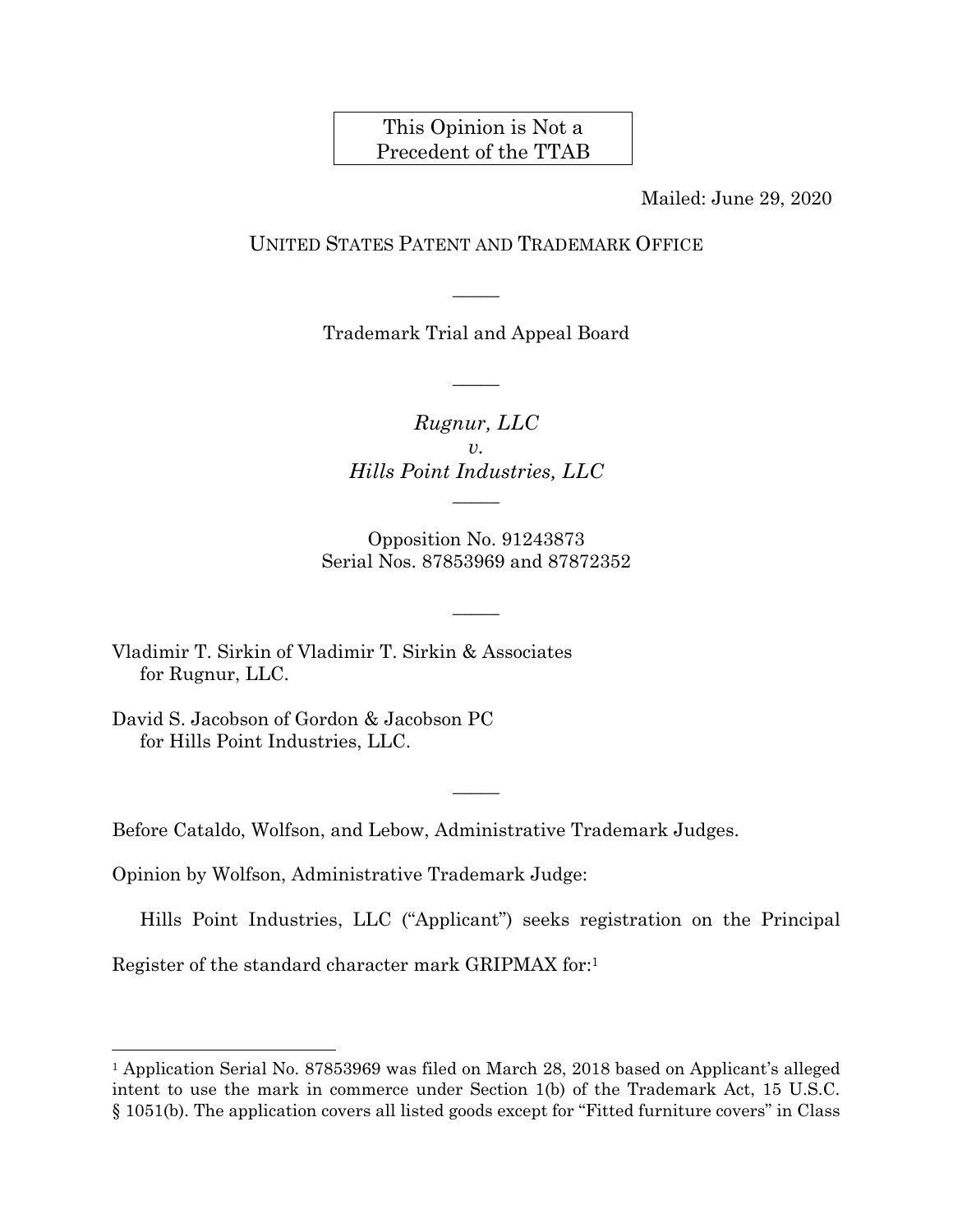"Incontinence pads" in International Class 5;

"Drawer liners" in International Class 16;

"Animal carriers; Luggage inserts, namely, packing cubes; Pet products, namely, pet restraining devices consisting of leashes, collars, harnesses, restraining straps, and leashes with locking devices" in International Class 18;

"Bath pillows; Beds for household pets; "Fitted furniture covers" in International Class 20;

"Cutting boards; Scoops for the disposal of pet waste" in International Class 21;

"Mattress pads; Unfitted fabric furniture covers; Bed pads; Unfitted furniture covers not of paper" in International Class 24; and

"Anti-fatigue floor mat; Bath mats; Bathroom rugs; Carpet underlays, namely, rug grippers; Door mats; Floor mats; Pet litter pan floor mats; Rugs; Shower mats; Floor mats in the nature of non-slip pads for use under apparatus to prevent slippage; Underlays for rugs" in International Class 27.

By its Notice of Opposition, Rugnur, LLC ("Opposer") opposes registration based

on alleged priority and likelihood of confusion under Section 2(d) of the Trademark

Act, 15 U.S.C.  $\S$  1052(d), with Opposer's composite mark

which Opposer alleges it has used on or in connection with the following goods, and

for which it asserts it owns a pending application:2

 $\overline{a}$ 

<sup>20;</sup> these goods are the subject of Application Serial No. 87872352, filed April 11, 2018 based on alleged intent to use the mark in commerce. Both marks were published on July 31, 2018.

<sup>2</sup> Trademark application Serial No. 87908661, filed May 4, 2018. The application includes a claim to the colors white and black, and the following description of the mark: "The mark consists of the white letter 'GripMAX' having black contour, whereas first letter 'G' and last three letters 'MAX' are in the upper case, and letters 'rip' are in the lower case."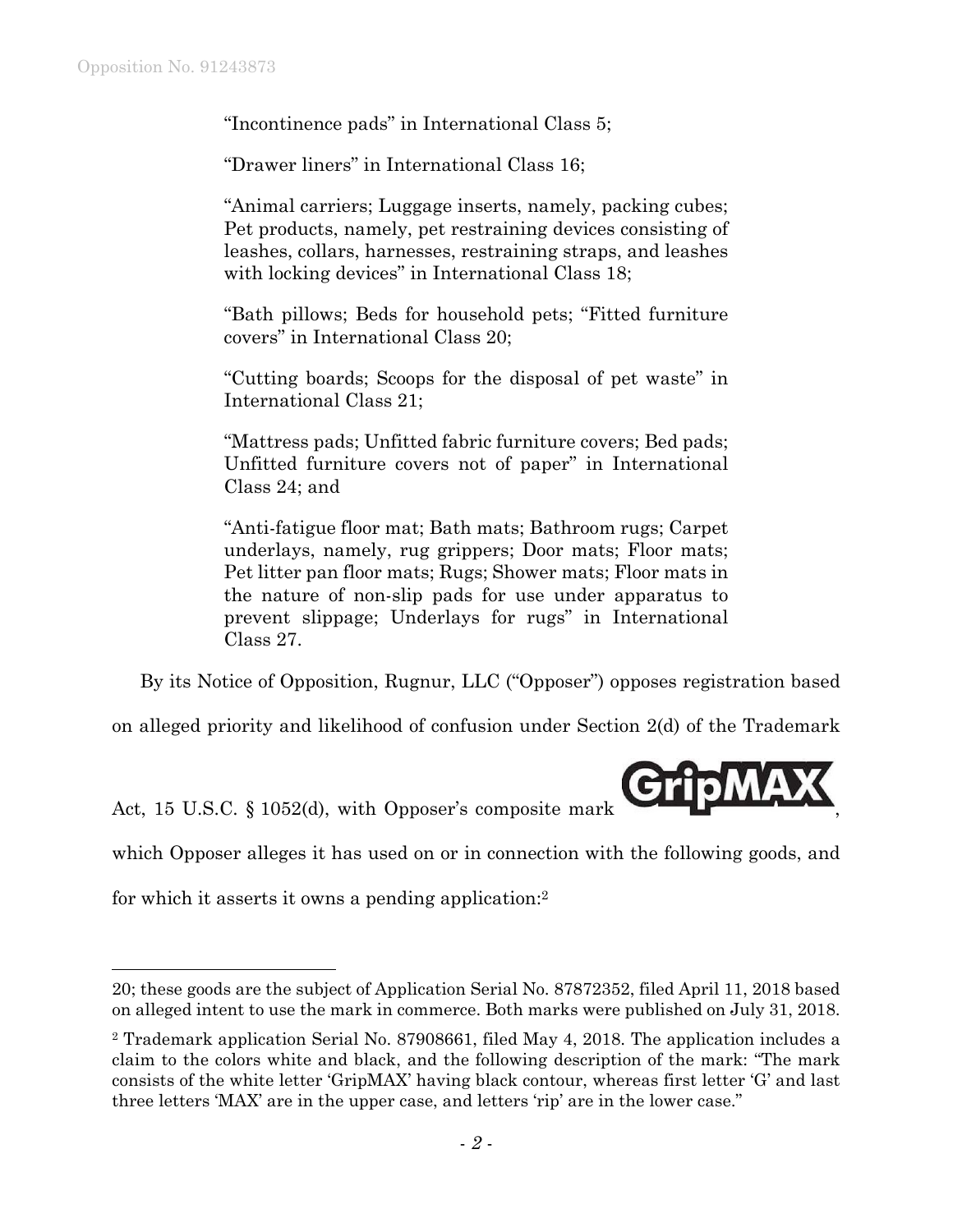Anti-fatigue floor mat; Bath mats; Bathroom rugs; Carpet underlay; Carpet underlays; Carpet underlays, namely, rug grippers; Rugs; Underlay for carpets; Bathroom mats; Carpets, rugs, mats and matting, linoleum for covering existing floors; Door mats; Door mats of textile; Fabric bath mats; Floor mats; Floor mats in the nature of non-slip pads for use under apparatus to prevent slippage; Non slip mats for baths; Non-slip mats for showers; Non-slip bathtub mats; Non-slip shower mats; Pet feeding mats; Pet litter pan floor mats; Plastic bath mats; Rubber bath mats; Rubber mats; Shower mats; Textile bath mats; Textile floor mats for use in the home; Underlays for rugs

in International Class 27. Opposer alleges that its application has been suspended pending disposition of Applicant's applications, which were cited as possible bars to registration. 1 TTABVUE 5.

In its Answer, Applicant admits that its mark "is confusingly similar to Opposer's Mark," that the marks "sound the same," that "Federal registration of Applicant's Mark and future use of Applicant's Mark in connection with Applicant's Goods is likely to cause confusion, deception, and mistake," and that Applicant's applications are "an impediment to Opposer's ability to federally register Opposer's Mark." 6 TTABVUE 5. Applicant did not admit the validity of Opposer's pleaded application, but asserted that Applicant "is without knowledge or information sufficient to form a belief as to whether [Opposer's] application was validly filed." 6 TTABVUE 3. Applicant further denied that Opposer has standing, and asserted additional affirmative defenses that were not pursued at trial and are considered waived. *See Harry Winston, Inc. v. Bruce Winston Gem Corp.*, 111 USPQ2d 1419, 1422-23 n.7 (TTAB 2014) (finding affirmative defense not pursued at trial waived).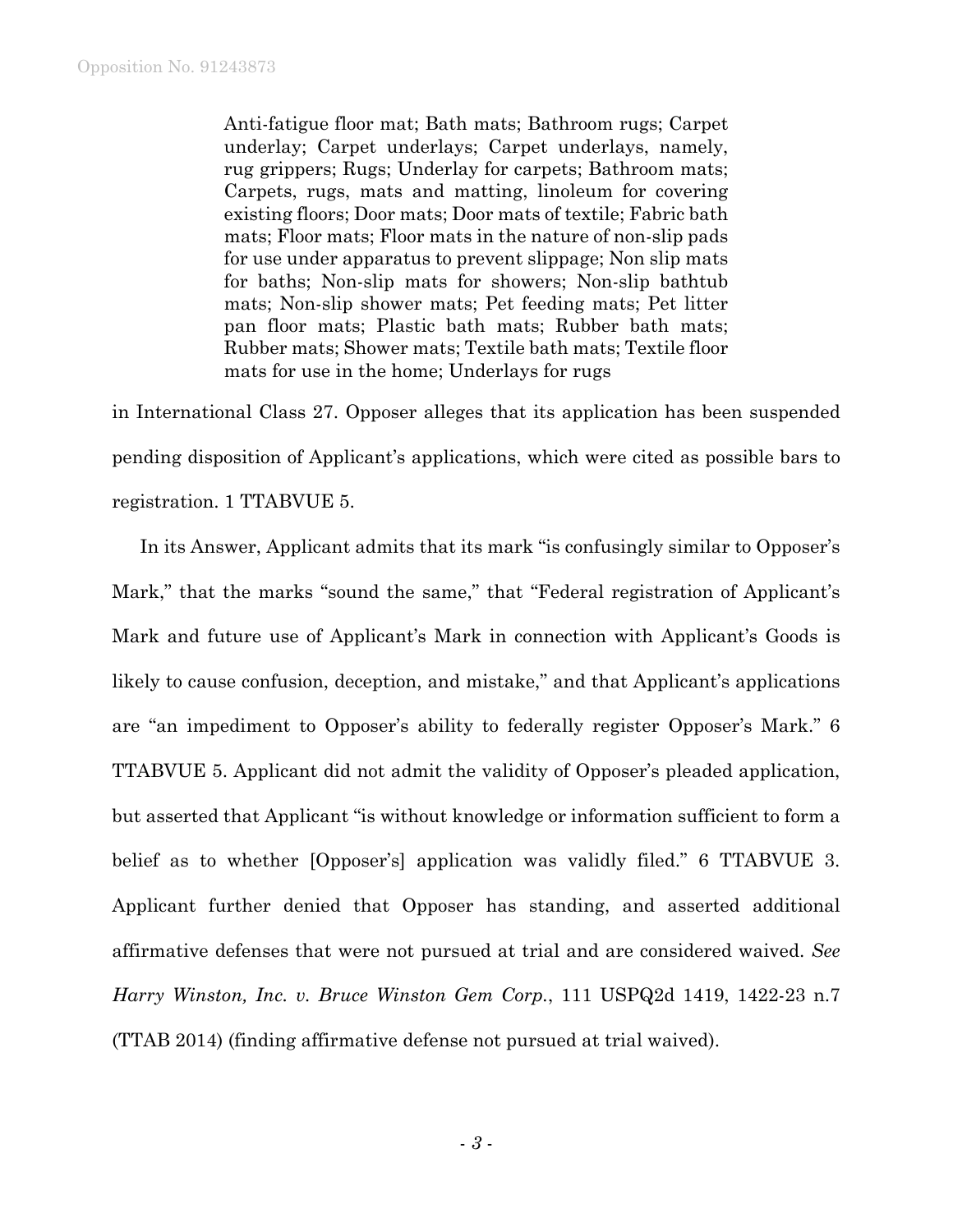## Opposition No. 91243873

Both parties filed briefs. Neither party submitted evidence during their respective trial periods. Although the submission of evidence is optional for the party in the position of defendant, it is required of an opposer. *See* Trademark Rule 2.132(b), 37 C.F.R. § 2.132(b). Thus, the record consists only of the pleadings and, pursuant to Trademark Rule 2.122(b), 37 C.F.R. § 2.122(b), the file of the opposed application.

Opposer mistakenly relies on its pleaded application to support its standing because it did not properly make the application of record in this proceeding. Unlike the file of the opposed application, which automatically becomes part of the record of an opposition proceeding under Trademark Rule 2.122(b), a pleaded application does not. 37 C.F.R. § 2.122(b). To make the application of record, Opposer could have filed, "during its testimony period, a copy of the application file, or of the portions which it wishes to introduce, together with a notice of reliance thereon specifying the application and indicating generally its relevance as well as associating the application with one or more issues in the case." TRADEMARK BOARD MANUAL OF PROCEDURE (TBMP) § 704.03(b)(2) (June 2020). Opposer could also have introduced the application through witness testimony. *See WeaponX Performance Products Ltd. v. Weapon X Motorsports, Inc.*, 126 USPQ2d 1034, 1040 (TTAB 2018) (plaintiff's pleaded pending application is not automatically of record, and may be introduced as evidence at trial by filing under notice of reliance a copy thereof showing current status and title, or through witness testimony about its status). Opposer did neither.

 Notwithstanding this error, the Board will not take judicial notice of registrations or applications residing in the USPTO. *See, e.g., UMG Recordings, Inc. v. O'Rourke,*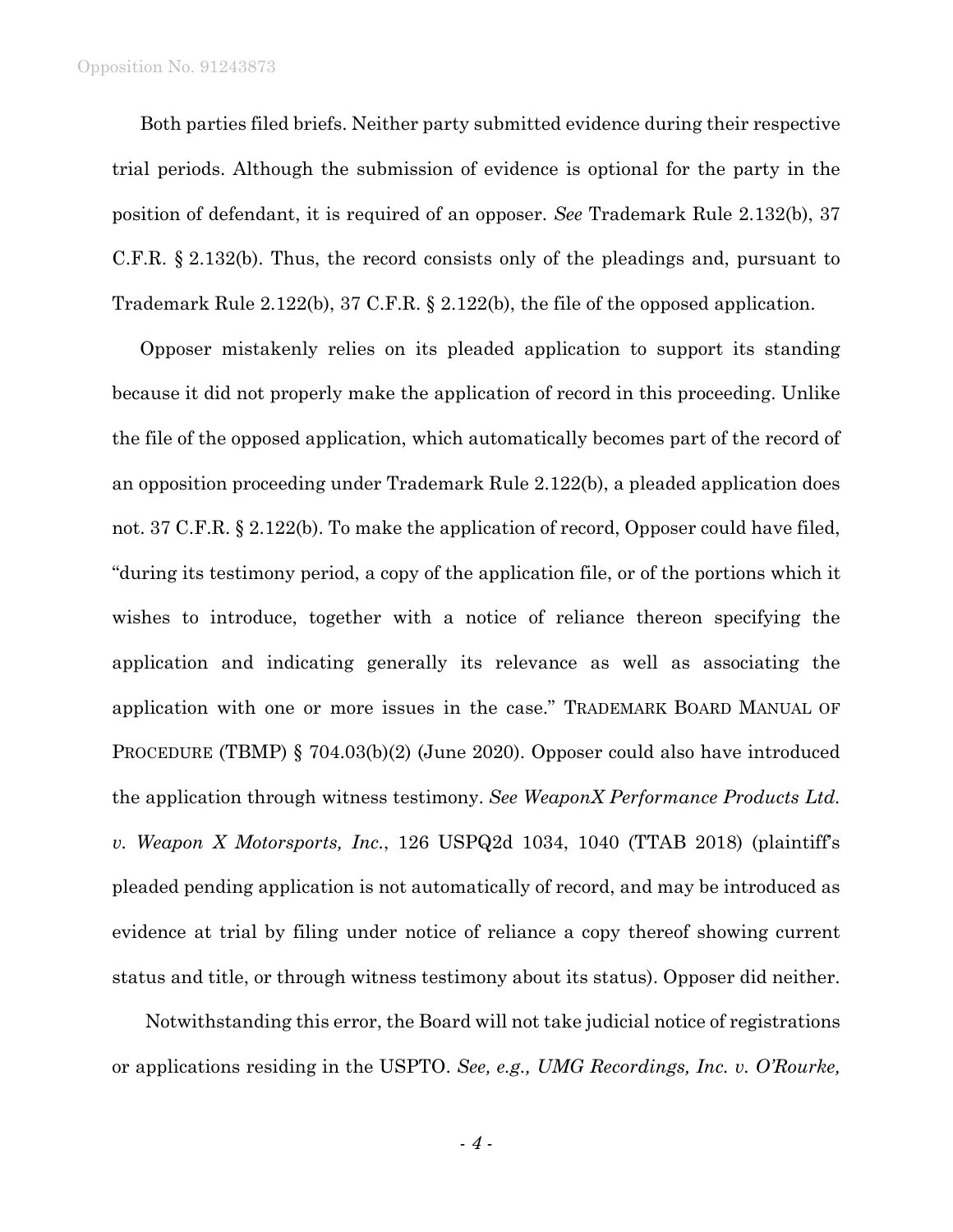92 USPQ2d 1042, 1046 (TTAB 2009) ("it is well settled that the Board does not take judicial notice of USPTO records"); *Demon Int'l LC v. Lynch*, 86 USPQ2d 1058, 1060 (TTAB 2008) (opposition dismissed where opposer failed to submit proper status and title copies of its pleaded registrations and thus failed to prove standing and priority).

Opposer asserts that it "has shown that it's been using its Opposer's Mark in commerce since as early as the summer of 2016." However, Opposer presented no evidence in support of its assertion during its assigned testimony period. Even if Opposer's application was in evidence, the date of use stated therein "is not evidence on behalf of [Opposer]; a date of use of a mark must be established by competent evidence." 37 C.F.R. § 2.122(b)(2). The exhibits Opposer attached to its pleading purportedly showing Opposer's use of its mark are also not evidence on behalf of Opposer because they were not properly introduced at trial. *See* Trademark Rule 2.122(c), 37 C.F.R. § 2.122(c) ("Except as provided in paragraph  $(d)(1)$  of this section,  $3$ an exhibit attached to a pleading is not evidence on behalf of the party to whose pleading the exhibit is attached, and must be identified and introduced in evidence as an exhibit during the period for the taking of testimony."). Thus, there is no evidence of record to support Opposer's allegation of use.

Given Opposer's lack of evidence, it has failed to make the requisite showing of standing to proceed on its claim. An opposer must prove standing by showing a real interest in the outcome of the proceeding and a reasonable basis for believing that it would suffer damage if the mark is registered. *See* 15 U.S.C. § 1063; *Empresa Cubana* 

 $\overline{a}$ 

<sup>3</sup> This exception is inapplicable here.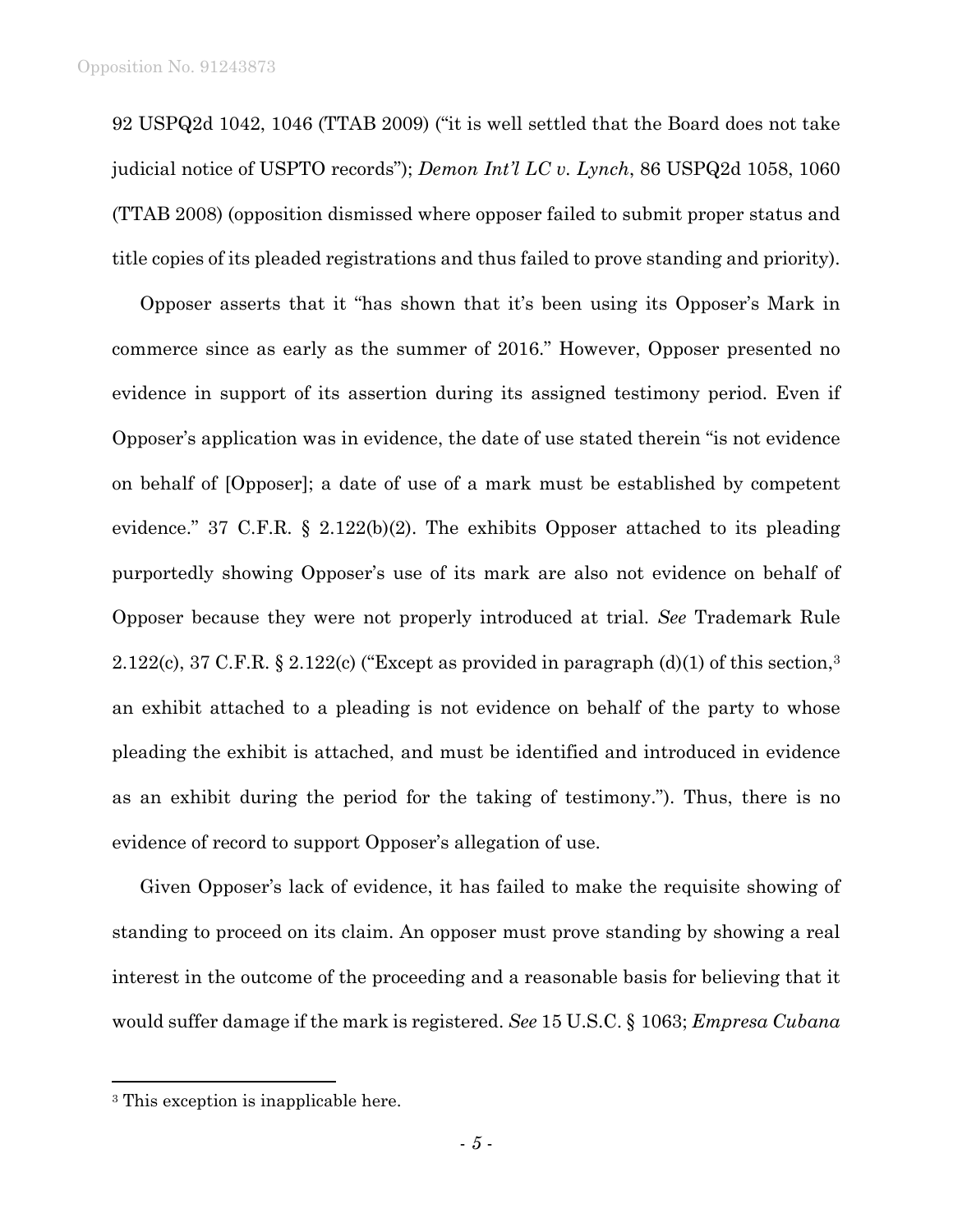*Del Tabaco v. Gen. Cigar Co*., 753 F.3d 1270, 111 USPQ2d 1058, 1062 (Fed. Cir. 2014). Although a pleaded application that has been refused registration based on perceived likelihood of confusion with an applicant's involved mark may establish an opposer's standing where ownership of the application and its status has been demonstrated, here, Opposer failed to introduce its pleaded application during trial. Thus, it cannot rely on the application to prove its standing. *See, e.g., Lipton Inds., Inc. v. Ralston Purina Co.,* 670 F.2d 1024, 213 USPQ 185, 189 (CCPA 1982) ("Thus, to have standing in this case, it would be sufficient that [plaintiff] prove that it filed an application and that a rejection was made because of [defendant's] registration."); *Spirits Int'l, B.V. v. S.S. Taris Zeytin Ve Zeytinyagi Tarim Satis Kooperatifleri Birligi,* 99 USPQ2d 1545, 1548 (TTAB 2011) (finding opposer proved standing by properly making a copy of its application of record by notice of reliance). Moreover, Opposer may not rely on the exhibits attached to its pleading in support of its standing allegation. Having introduced no evidence during its testimony period to show that it is the owner of its pleaded mark or that it used its mark prior to Applicant's constructive use date, Opposer has not demonstrated its standing.

Opposer's failure to prove standing by itself warrants dismissal of the opposition. *See Lumiere Prods., Inc. v. Int'l Tel. & Tel. Corp.*, 227 USPQ 892, 893 (TTAB 1985). However, even if Opposer had established its standing, there is no evidence to prove priority of use of its pleaded mark (a required element in a likelihood of confusion claim). Opposer therefore could not prevail on its claim of likelihood of confusion because the record includes no evidence that Opposer owns "a mark registered in the